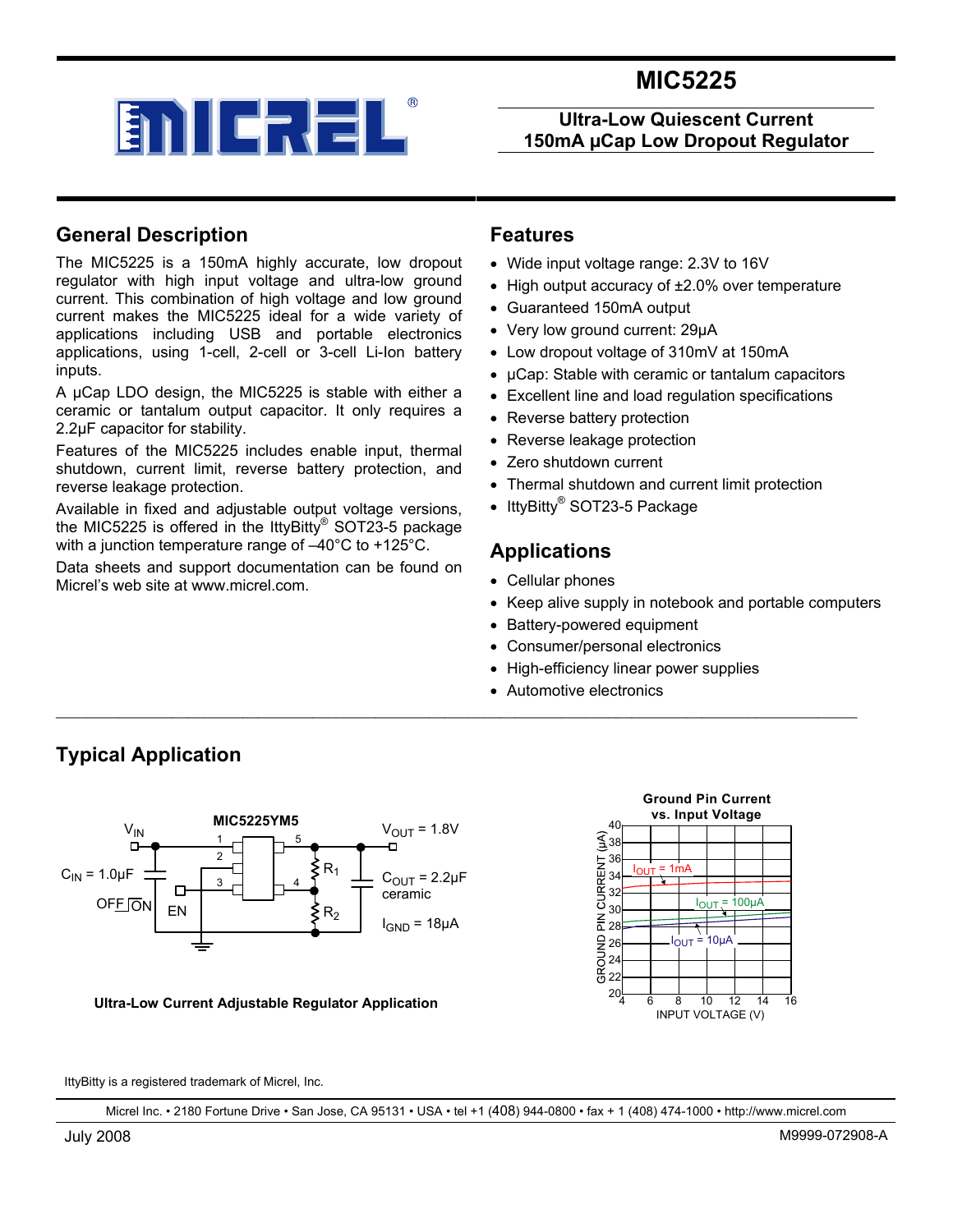### **Ordering Information**

| <b>Part Number</b> | Marking*         | Voltage** | <b>Junction Temp. Range</b><br>Package |             | <b>Lead Finish</b> |  |
|--------------------|------------------|-----------|----------------------------------------|-------------|--------------------|--|
| MIC5225-1.5YM5     | QT <sub>15</sub> | 1.5V      | $-40^\circ$ to +125 $^\circ$ C         | 5-Pin SOT23 | Pb-Free            |  |
| MIC5225-1.8YM5     | QT <sub>18</sub> | 1.8V      | $-40^{\circ}$ to +125°C                | 5-Pin SOT23 | Pb-Free            |  |
| MIC5225-2.5YM5     | QT <sub>25</sub> | 2.5V      | $-40^\circ$ to +125°C.                 | 5-Pin SOT23 | Pb-Free            |  |
| MIC5225-2.7YM5     | QT <sub>27</sub> | 2.7V      | $-40^\circ$ to +125 $^\circ$ C         | 5-Pin SOT23 | Pb-Free            |  |
| MIC5225-3.0YM5     | QT30             | 3.0V      | $-40^\circ$ to +125 $^\circ$ C         | 5-Pin SOT23 | Pb-Free            |  |
| MIC5225-3.3YM5     | QT33             | 3.3V      | $-40^\circ$ to +125 $^\circ$ C         | 5-Pin SOT23 | Pb-Free            |  |
| MIC5225-5.0YM5     | QT50             | 5.0V      | $-40^\circ$ to +125 $^\circ$ C         | 5-Pin SOT23 | Pb-Free            |  |
| MIC5225YM5         | QTAA             | Adj.      | $-40^\circ$ to +125 $^\circ$ C         | 5-Pin SOT23 | Pb-Free            |  |

 **\*** Under bar symbol ( \_ ) may not be to scale.

**\*\*** For other voltage options available. Contact Micrel Marketing for details.

### **Pin Configuration**



**5-Pin SOT23 (M5)**

### **Pin Description**

| <b>Pin Number</b> | <b>Pin Name</b> | <b>Pin Function</b>                                                           |  |
|-------------------|-----------------|-------------------------------------------------------------------------------|--|
|                   | IN              | Supply Input.                                                                 |  |
| າ                 | <b>GND</b>      | Ground.                                                                       |  |
| 3                 | EN              | Enable (Input): Logic Low or Open = Shutdown; Logic High = Enable.            |  |
| 4                 | NC (Fixed)      | No Connect.                                                                   |  |
|                   | ADJ (Adjust)    | Adjust (Input): Feedback input. Connect to resistive voltage-divider network. |  |
| 5                 | <b>OUT</b>      | Regulator Output.                                                             |  |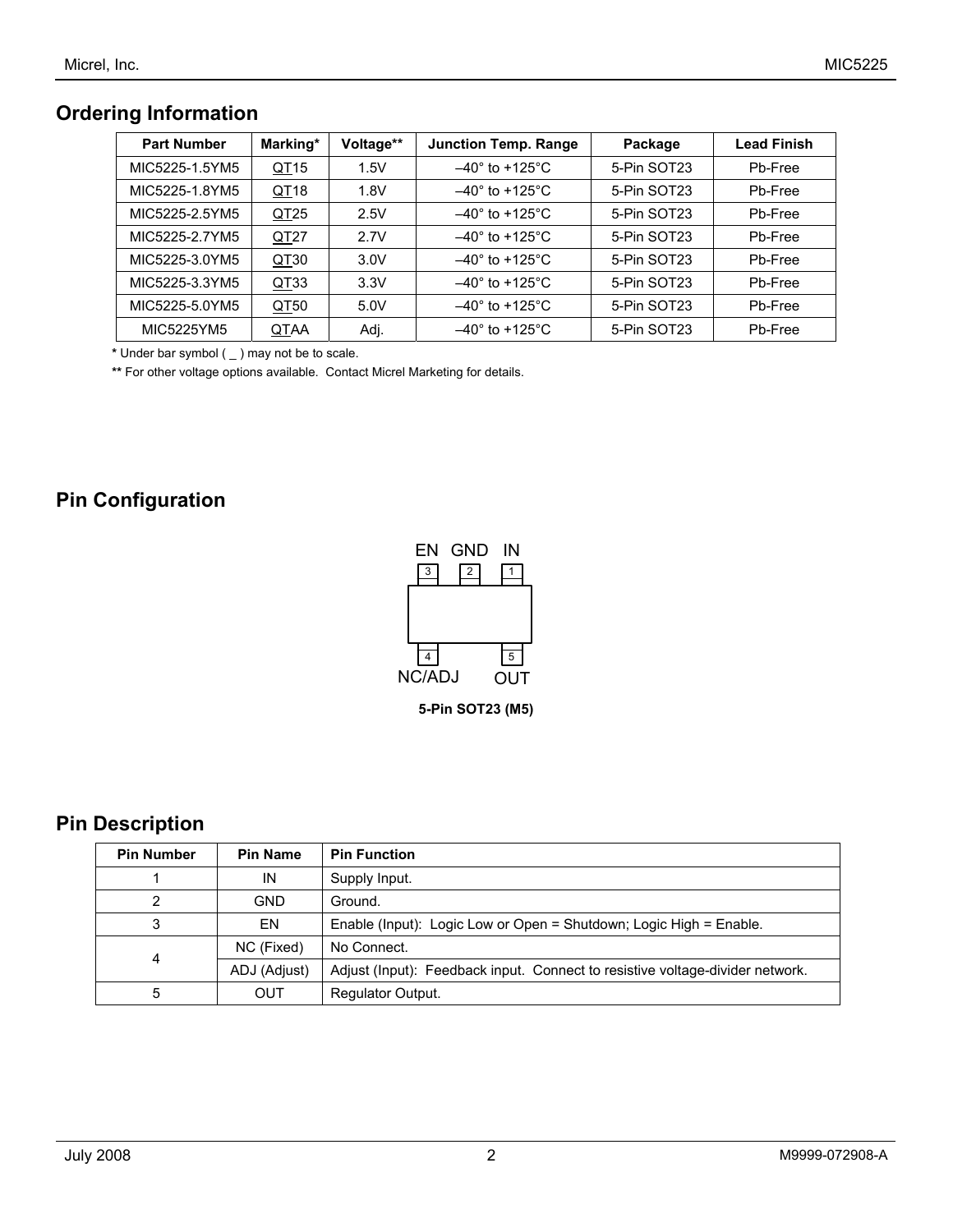# **Absolute Maximum Ratings(1)**

# **Operating Ratings(2)**

| Package Thermal Resistance |  |
|----------------------------|--|
|                            |  |

## **Electrical Characteristics(4)**

|  | $T_A$ = 25°C with V <sub>IN</sub> = V <sub>OUT</sub> + 1V; Load = 100µA; <b>bold</b> values indicate -40°C  subset T <sub>J</sub> s +125°C, unless otherwise specified. |  |
|--|-------------------------------------------------------------------------------------------------------------------------------------------------------------------------|--|
|--|-------------------------------------------------------------------------------------------------------------------------------------------------------------------------|--|

| <b>Parameter</b>               | <b>Condition</b>                            | <b>Min</b> | <b>Typ</b> | <b>Max</b> | <b>Units</b>  |
|--------------------------------|---------------------------------------------|------------|------------|------------|---------------|
| <b>Output Voltage Accuracy</b> | Variation from nominal Vout                 | $-1.0$     |            | $+1.0$     | $\%$          |
|                                |                                             | $-2.0$     |            | $+2.0$     | $\%$          |
| Line Regulation                | $V_{IN}$ = $V_{OUT}$ + 1V to 16V            |            | 0.04       |            | $\frac{0}{0}$ |
| Load Regulation                | Load = $100\mu A$ to $150mA$                |            | 0.25       | 1          | %             |
|                                | $Load = 100\mu A$                           |            | 50         |            | mV            |
| Dropout Voltage                | $Load = 50mA$                               |            | 230        | 300        | mV            |
|                                | $Load = 150mA$                              |            | 310        | 450        | mV            |
| Reference Voltage              |                                             | 1.22       | 1.24       | 1.26       |               |
|                                | $Load = 100µA$                              |            | 29         | 50         | μA            |
| <b>Ground Current</b>          | $Load = 50mA$                               |            | 0.5        | 0.9        | mA            |
|                                | $Load = 150mA$                              |            | 3          | 5          | mA            |
| Ground Current in Shutdown     | $V_{EN} \le 0.6 V$ ; $V_{IN} = 16 V$        |            | 0.1        | 5          | μA            |
| <b>Short Circuit Current</b>   | $V_{\text{OUT}} = 0V$                       |            | 300        | 500        | mA            |
| Output Leakage,                | Load = $500\Omega$ ; V <sub>IN</sub> = -15V |            | $-0.1$     |            | μA            |
| Reverse Polarity Input         |                                             |            |            |            |               |
| <b>Enable Input</b>            |                                             |            |            |            |               |
| Input Low Voltage              | Regulator OFF                               |            |            | 0.6        | V             |
| Input High Voltage             | Regulator ON                                | 2.0        |            |            | V             |
| Enable Input Current           | $V_{EN}$ = 0.6V; Regulator OFF              | $-1.0$     | 0.01       | $+1.0$     | μA            |
|                                | $V_{EN}$ = 2.0V; Regulator ON               |            | 0.15       | 1.0        | μA            |
|                                | $V_{EN}$ = 16V; Regulator ON                |            | 0.5        | 2.5        | μA            |

#### **Notes:**

1. Exceeding the absolute maximum rating may damage the device.

2. The device is not guaranteed to function outside its operating rating.

3. Devices are ESD sensitive. Handling precautions recommended. Human body model, 1.5kΩ in series with 100pF.

4. Specification for packaged product only.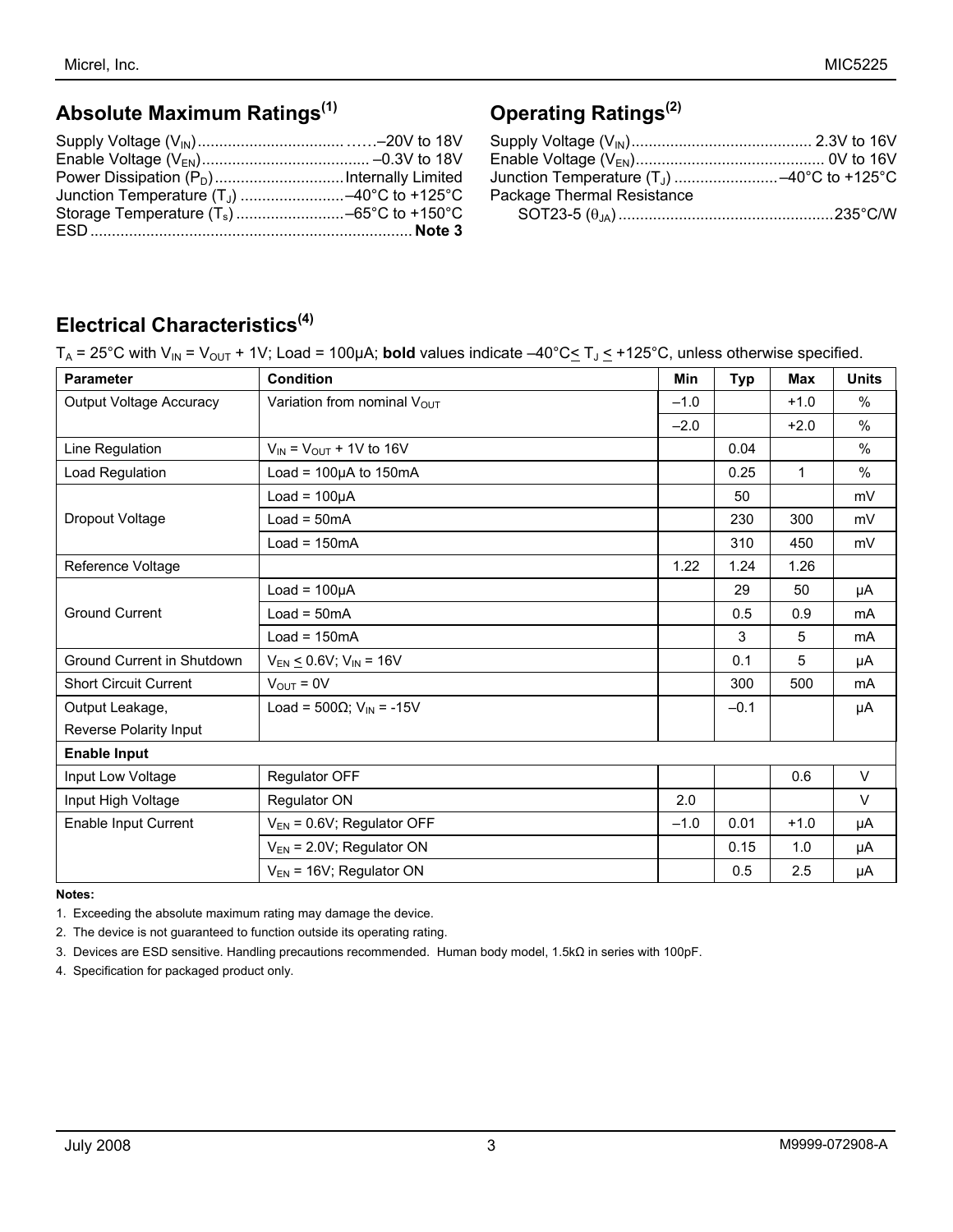# **Typical Characteristics**







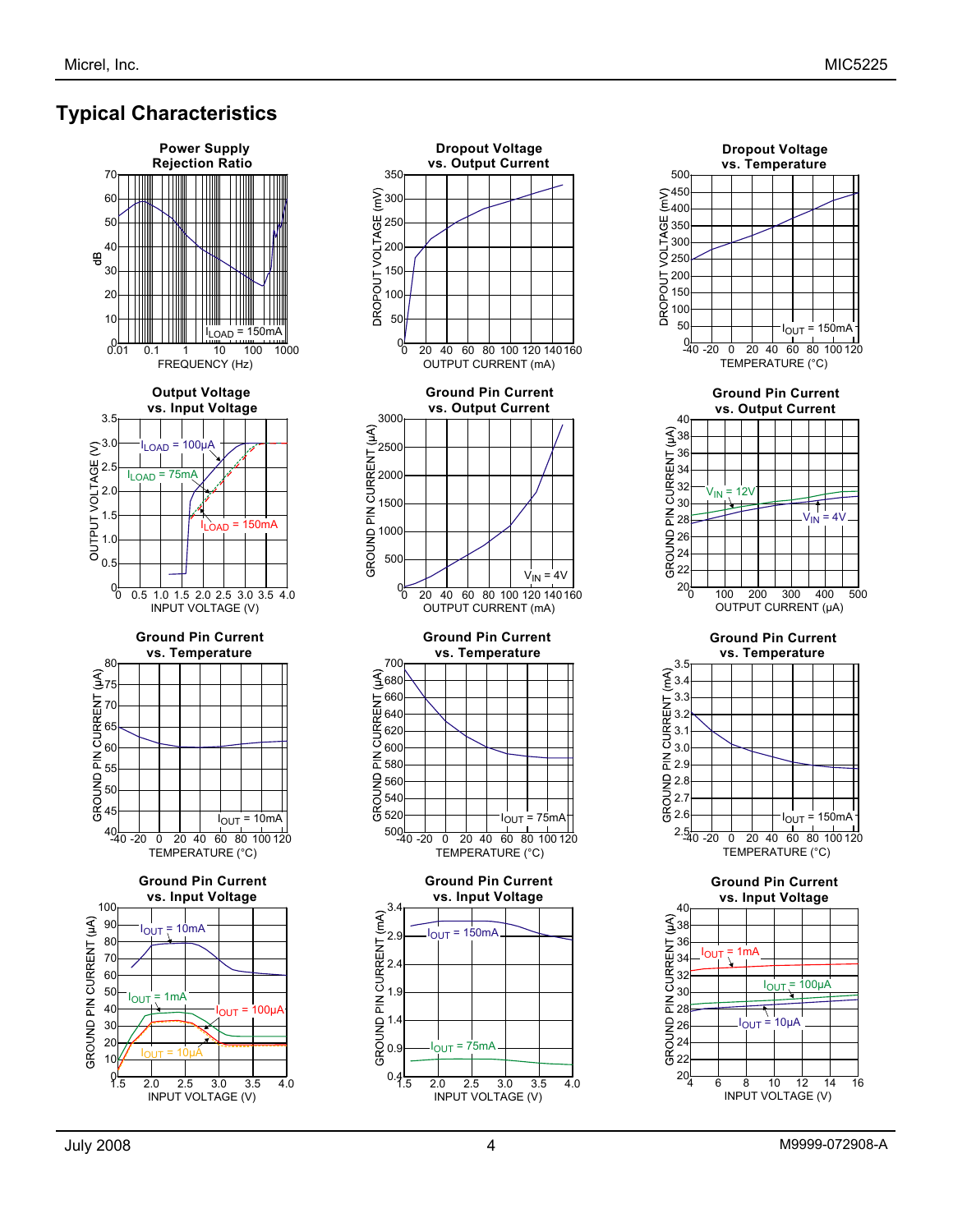## **Typical Characteristics (continued)**







**Output Voltage vs. Temperature**

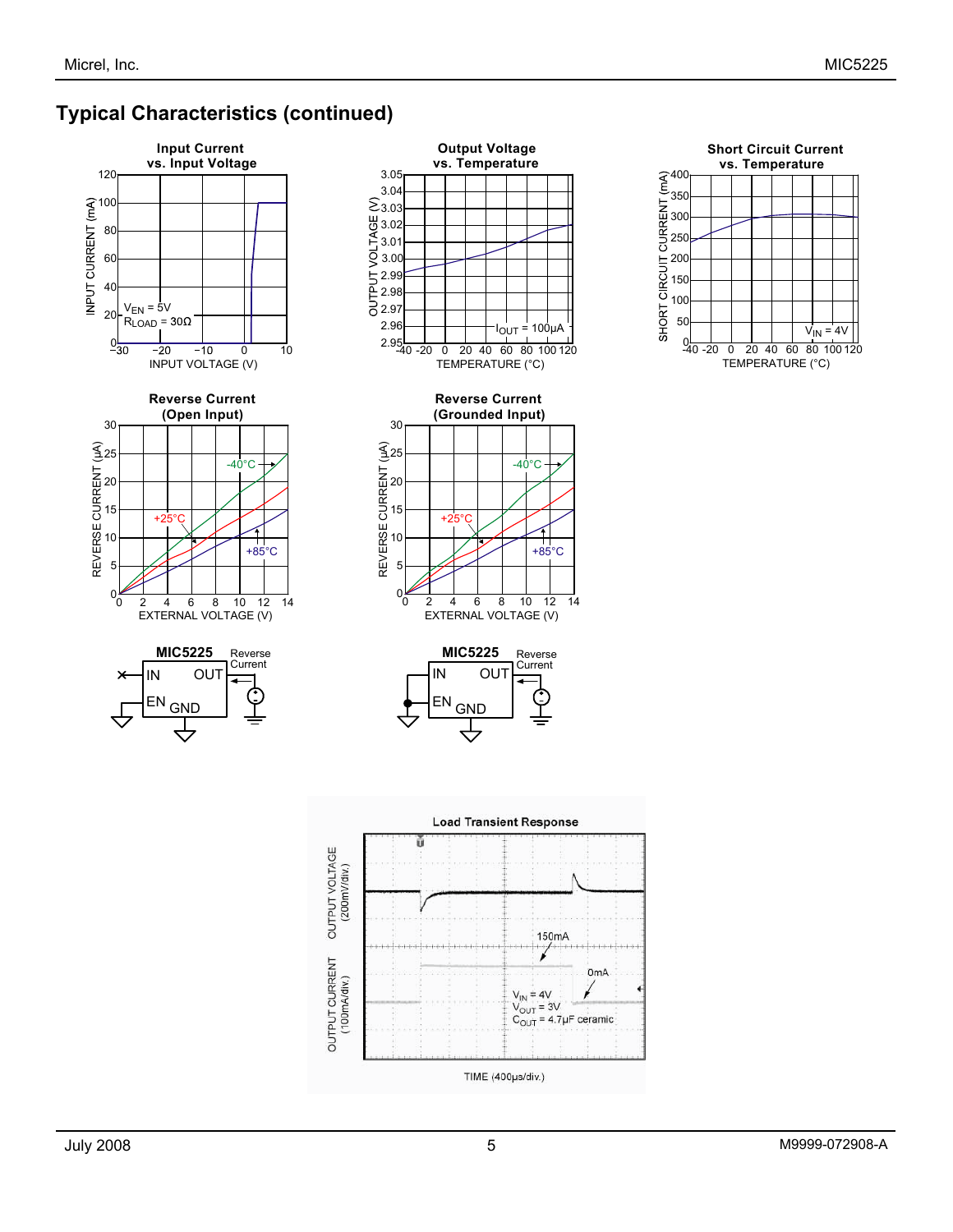## **Functional Diagram**



**Block Diagram – Fixed Output Voltage** 



**Block Diagram – Adjustable Output Voltage**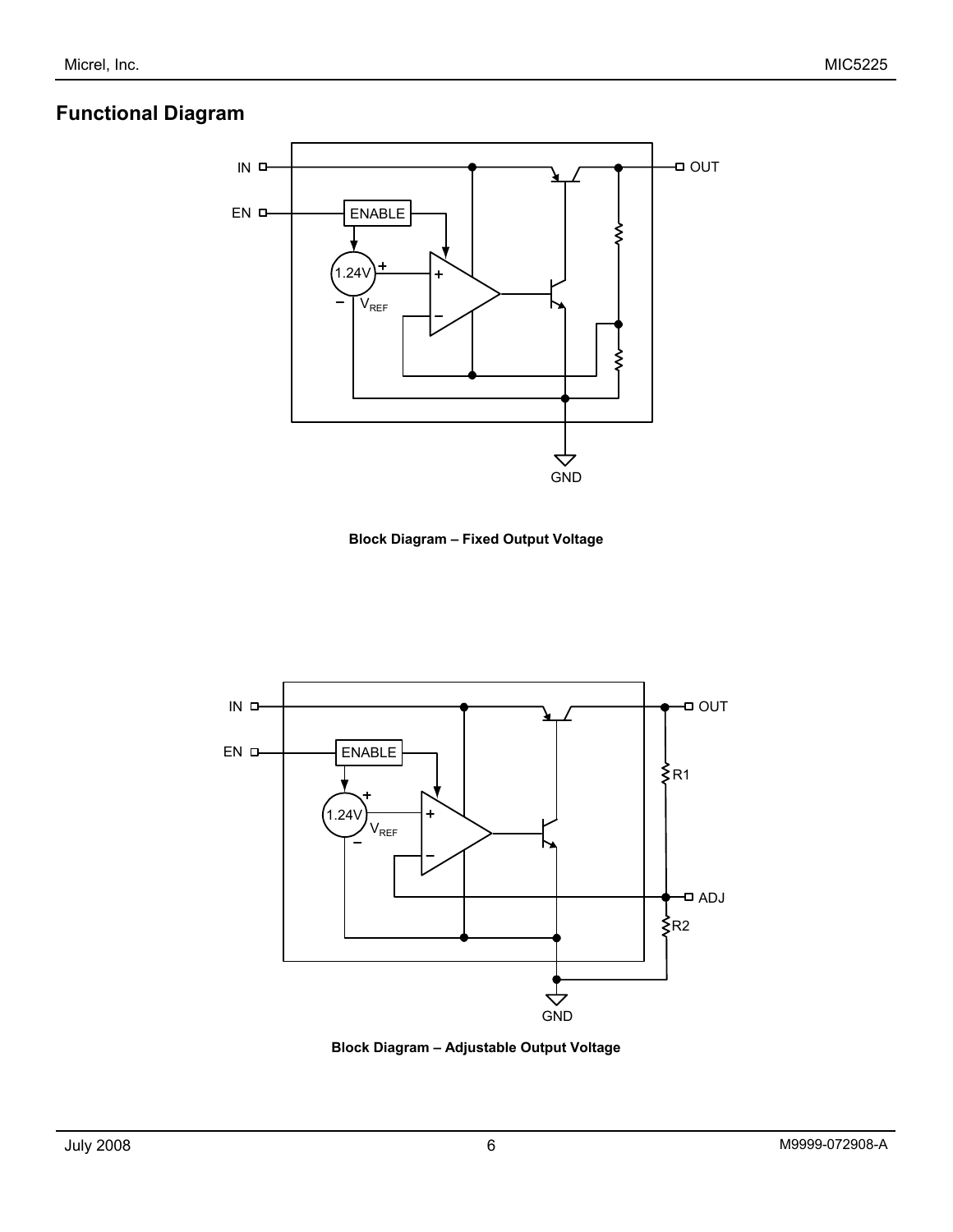### **Application Information**

#### **Enable/Shutdown**

The MIC5225 comes with an active-high enable pin that allows the regulator to be disabled. Forcing the enable pin lows disables the regulator and sends it into a "zero" off-mode current state. In this state, current consumed by the regulator goes nearly to zero. Forcing the enable pin high enables the output voltage.

#### **Input Capacitor**

The MIC5225 has a wide input voltage capability up to 16V. The input capacitor must be rated to sustain voltages that may be used on the input. An input capacitor may be required when the device is not near the source power supply or when supplied by a battery. Small, surface mount, ceramic capacitors can be used for bypassing. Larger value may be required if the source supply has high ripple.

#### **Output Capacitor**

The MIC5225 requires an output capacitor for stability. The design requires 1.0µF or greater on the output to maintain stability. The design is optimized for use with low-ESR ceramic chip capacitors. High ESR capacitors may cause high frequency oscillation. The maximum recommended ESR is 300mΩ. The output capacitor can be increased, but performance has been optimized for a 1.0µF ceramic output capacitor and does not improve significantly with the use of a larger capacitor.

X7R/X5R dielectric-type ceramic capacitors are recommended because of their temperature performance. X7R-type capacitors change capacitance by 15% over their operating temperature range and are the most stable type of ceramic capacitors. Z5U and Y5V dielectric capacitors change value by as much as 50% and 60% respectively over their operating temperature ranges. To use a ceramic chip capacitor with Y5V dielectric, the value must be much higher than an X7R ceramic capacitor to ensure the same minimum capacitance over the equivalent operating temperature range.

#### **No-Load Stability**

The MIC5225 will remain stable and in regulation with no load unlike many other voltage regulators. This is especially important in CMOS RAM keep-alive applications.

#### **Thermal Consideration**

The MIC5225 is designed to provide 150mA of continuous current in a very small package. Maximum power dissipation can be calculated based on the output current and the voltage drop across the part. To determine the maximum power dissipation of the package, use the junction-to-ambient thermal resistance of the device and the following basic equation:

$$
P_{D(MAX)} = (T_{J(MAX)} - T_A)/\theta_{JA}
$$

 $T_{J(MAX)}$  is the maximum junction temperature of the die, 125 C, and  $T_A$  is the ambient operating temperature.  $\theta_{JA}$ is layout dependent; Table 1 shows examples of the junction-to-ambient thermal resistance for the MIC5225.

| Package  | $\theta_{\text{JA}}$ Recommended<br><b>Minimum Footprint</b> |
|----------|--------------------------------------------------------------|
| SOT-23-5 | $235^{\circ}$ C/W                                            |

#### **Table 1. SOT-23-5 Thermal Resistance**

The actual power dissipation of the regulator circuit can be determined using the equation:

$$
P_D = (V_{IN} - V_{OUT})I_{OUT} + V_{IN}I_{GND}
$$

Substituting  $P_{D(MAX)}$  for  $P_D$  and solving for the operating conditions that are critical to the application will give the maximum operating conditions for the regulator circuit. For example, when operating the MIC5225-3.0BMM at 50° C with a minimum footprint layout, the maximum input voltage for a set output current can be determined as follows:

$$
P_{D(MAX)} = (125^{\circ}C - 50^{\circ}C)/235^{\circ}C/W
$$

 $P_{D(MAX)} = 319$ mW

The junction-to-ambient thermal resistance for the minimum footprint is 235° C/W, from Table 1. The maximum power dissipation must not be exceeded for proper operation. Using the output voltage of 3.0V, and an output current of 150mA, the maximum input voltage can be determined.

> mW = (V<sub>IN</sub> – 3.0V)150mA + V<sub>IN</sub> × 3.0mA mW =  $V_{IN}$  × 153mA – 450mW mW =  $V_{IN}$  × 153mA  $V_{IN(MAX)} = 5.02V$

Therefore, a 3.0V application at 150mA of output current can accept a maximum input voltage of 5.02V in the SOT-23-5 package. For a full discussion of heat sinking and thermal effects on the voltage regulators, refer to the Regulator Thermals section of Micrel's *Designing with Low-Dropout Voltage Regulators* handbook: http://www.onfulfillment.com/estore/pdf\_download.asp? s=2243381&p=18&pdf=842935-iecjdf-bicadii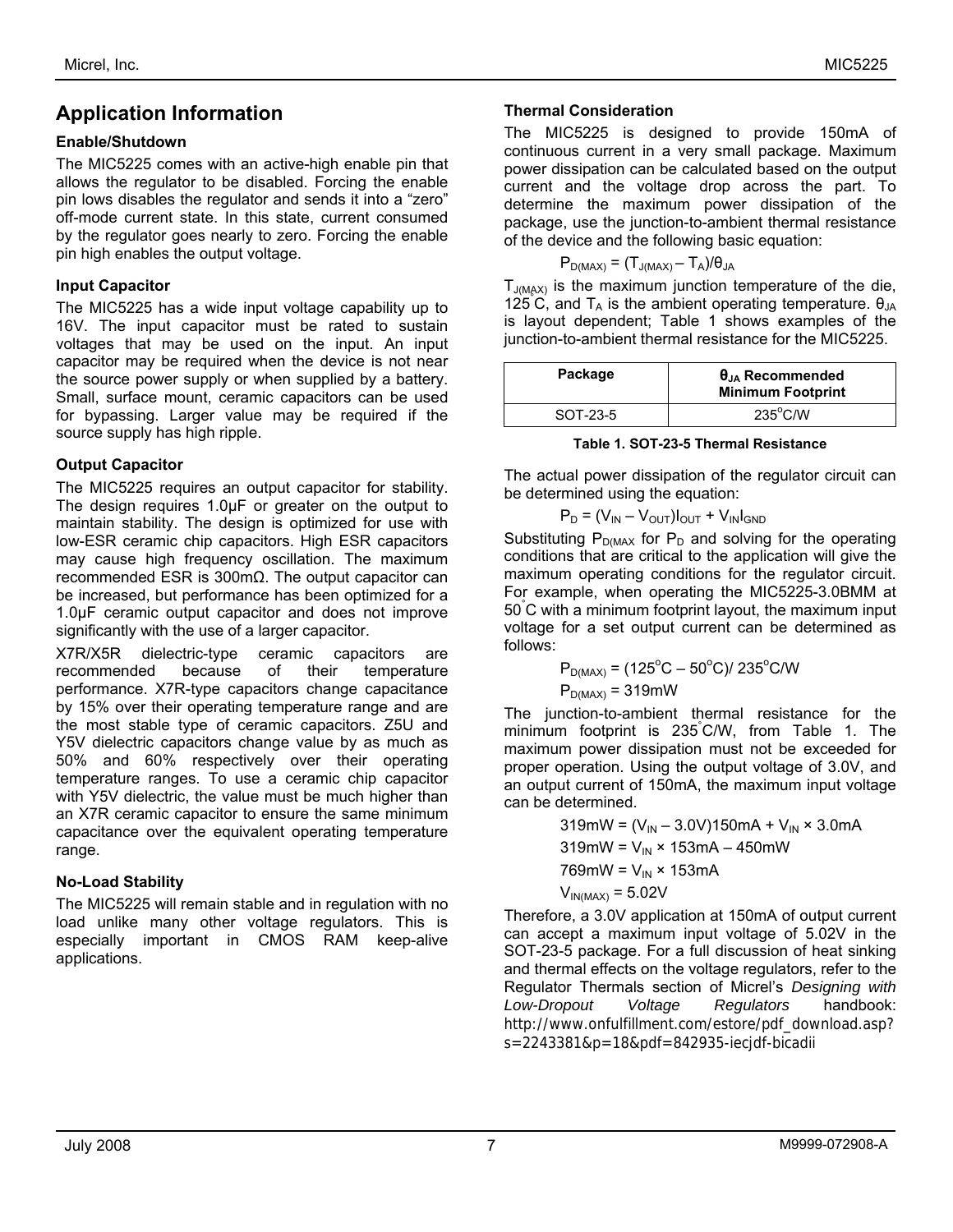#### **Adjustable Regulator Application**

The MIC5225YM5 can be adjusted from 1.24V to 14V by using two external resistors (Figure 1). The resistors set the output voltage based on the following equation:

$$
V_{OUT} = V_{REF}(1 + (R_1/R_2)),
$$

Where  $V_{REF} = 1.24V$ .

Feedback resistor R2 should be no larger than 300kΩ.



**Figure 1. Adjustable Voltage Application**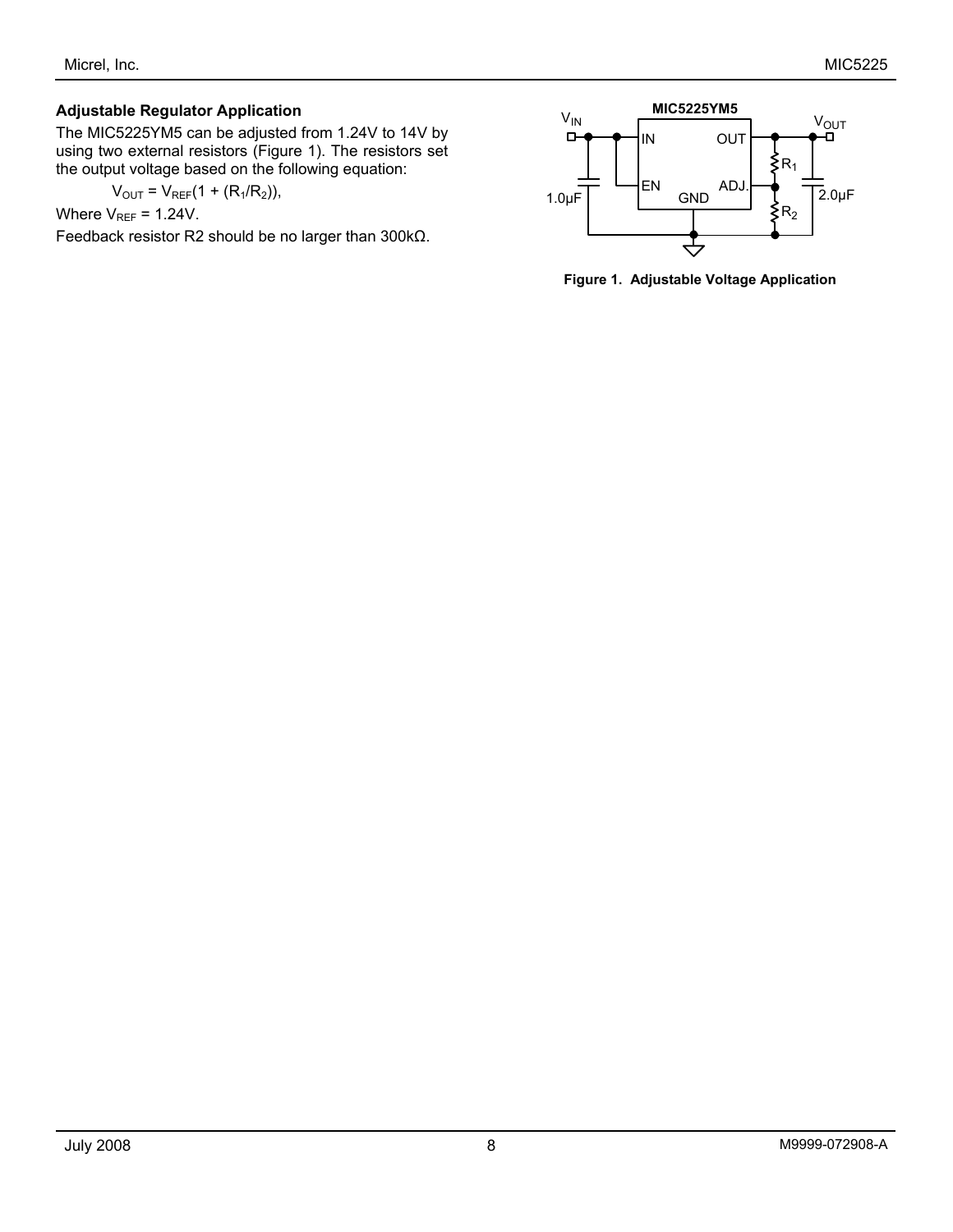### **Package Information**



#### **MICREL, INC. 2180 FORTUNE DRIVE SAN JOSE, CA 95131 USA**  TEL +1 (408) 944-0800 FAX +1 (408) 474-1000 WEB http://www.micrel.com

The information furnished by Micrel in this data sheet is believed to be accurate and reliable. However, no responsibility is assumed by Micrel for its use. Micrel reserves the right to change circuitry and specifications at any time without notification to the customer.

Micrel Products are not designed or authorized for use as components in life support appliances, devices or systems where malfunction of a product can reasonably be expected to result in personal injury. Life support devices or systems are devices or systems that (a) are intended for surgical implant into the body or (b) support or sustain life, and whose failure to perform can be reasonably expected to result in a significant injury to the user. A Purchaser's use or sale of Micrel Products for use in life support appliances, devices or systems is a Purchaser's own risk and Purchaser agrees to fully indemnify Micrel for any damages resulting from such use or sale.

© 2007 Micrel, Incorporated.